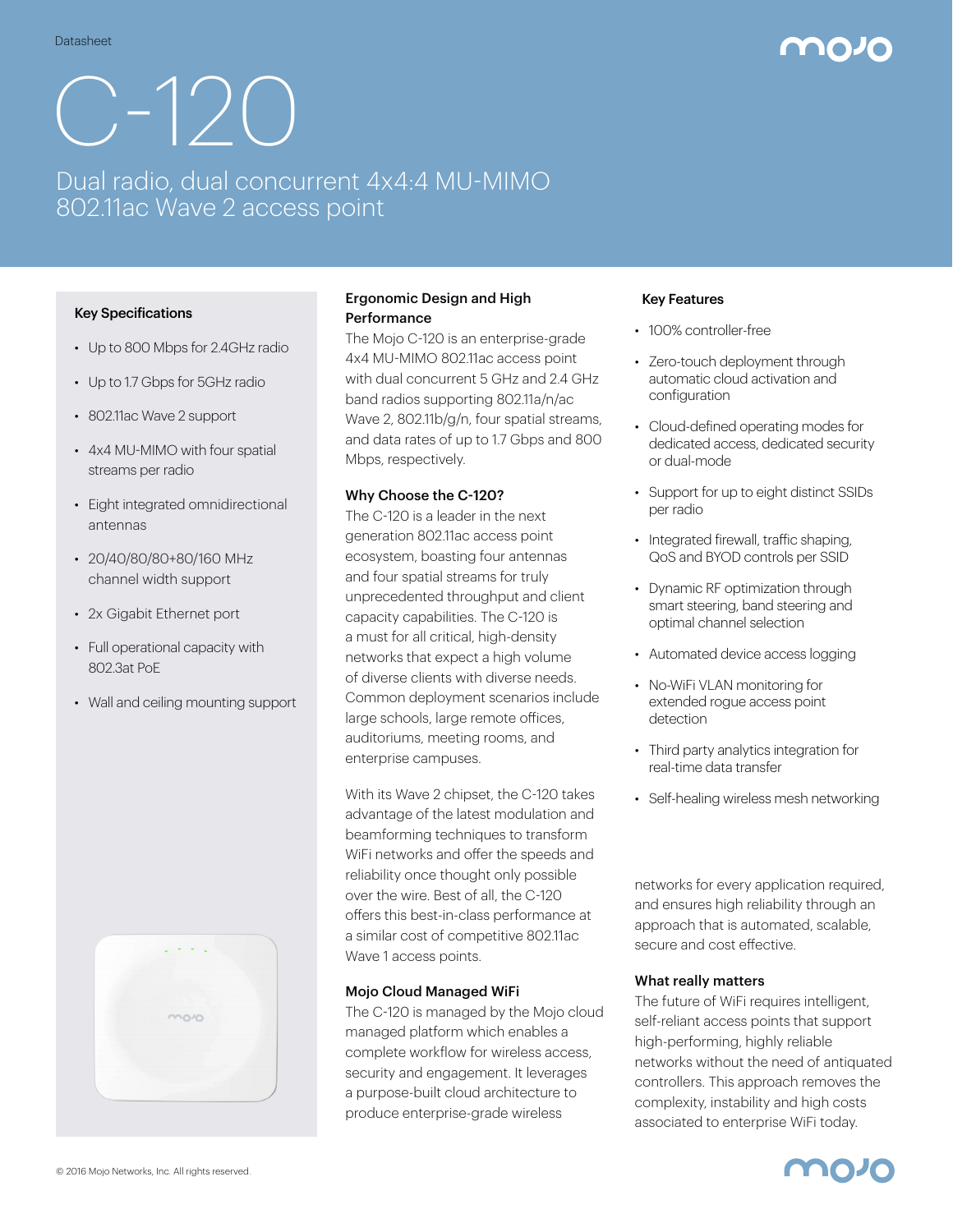## Access

The C-120 creates WiFi networks that require less time and resources to deploy and maintain compared to traditional devices, resulting in significant cost savings.

- Mojo access points take less than two minutes to activate and configure after connecting to the cloud
- Support for up to eight individual SSID's per radio allows for maximum flexibility in network design
- Network controls like NAT, Firewall and QoS occur at the access point level, ensuring faster and more reliable networks
- Persistent scanning of all 802.11 channels results in increased insight and data about surrounding environmental factors that assist in RF optimization and client handling
- Smart steering addresses sticky client issues by automatically pushing clients with low speeds to a closer access point
- Band steering manages channel occupancy, pushing clients to the 5GHz channel for optimal throughput
- Access points continue to broadcast and support wireless networks even if their connection with the cloud is interrupted

### **Security**

The C-120 offers complete visibility and control of the wireless airspace that keeps the integrity of the network in check and actively protects users without manual intervention.

- Every Moio access point is equipped with the industry's only fully integrated wireless intrusion prevention capabilities
- Runs complete spectrum scans while simultaneously serving wireless clients without a third radio
- Mojo's patented Marker PacketsTM are used to accurately detect access points on any network with the fewest false positives in the industry
- Mojo access points can be converted to a dedicated security sensor with a single click for maximum wireless protection
- VLAN monitoring enables a virtual connection to non-WiFi networks for complete network rogue detection and prevention
- Automatic prevention combines over-the-wire and over-the-air techniques to keep unauthoirzed clients on the network and authorized clients on it
- Access points continue to scan for wireless threats and enforce security policy even if their connection with the cloud is interrupted

### Engagement

The C-120 collects massive amounts of data and supports immersive guest network experiences that develops and reinforces the relationship between them and the brand.

- Persistent scanning of all 802.11 channels results in a comprehensive list of active wireless clients across the enterprise
- Choice statistics like location, duration, distance from access point and time of day are stored locally for every active wireless client
- Choice statistics like session duration, total data transfer up and down, data rate, smart device type and top-level domain are stored locally for every active connection
- Real-time notifications sent to third party systems that alert to the presence of enrolled devices
- Enables proximity marketing programs that trigger when certain devices are present
- Triggers automatic messaging via MMS, in-browser notifications and more